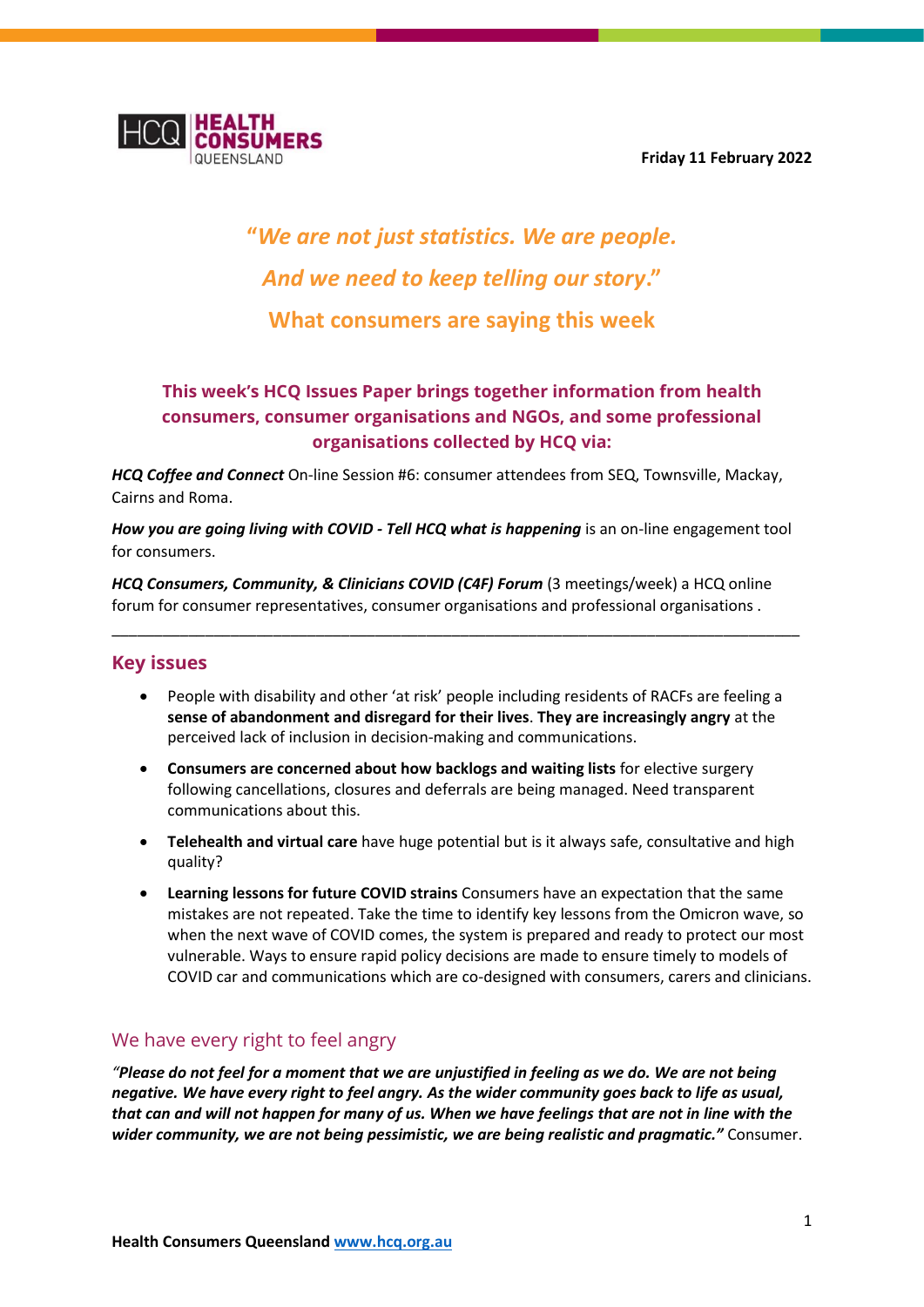People with disability and vulnerable people feel neglected and disregarded by both levels of government. Many feel they are left with no choice but to remain locked down at home given the life-threatening risk to many if they are infected with COVID-19.

There was further frustration that additional money is being made available for aged care support workers, but not disability support workers. "*It is just dividing people who are already disadvantaged into smaller groups. Heaven help you if you are living at home."* Consumer

However, even being confined to home is now another source of concern and fear to people who need disability support workers because they are being asked to bear the responsibility for providing Personal Protective Equipment (PPE) to their workers or care will not be provided. "*I was told that I wouldn't be able to have in home support and/or support workers support at home if I could not provide staff with my personal [supply] of PPE masks*." Consumer with disability

## **Action**

Need an equity-based approach and/or principles co-designed with consumers, clinicians and health leaders to visibly underpin pandemic planning, prioritisation, healthcare decision-making and development of models of care and communications.

Priority access for older people, people with disability and First Nations people to vaccines**,** PPE**,**  RATs, boosters**,** antivirals, enteral feeding products.

These groups need a clear understanding of their level of priority and methods of accessing the above. Communications for these consumers needs to urgently include:

- clear list of risk factors that might lead to increased illness
- the value/need of doing the symptom checker to link them to care and get antivirals
- to know what symptoms to escalate and to whom.

Governments to address the unresolved issues presented in th[e open letter](https://qdn.org.au/open-letter-to-commonwealth-and-state-governments-calling-for-immediate-actions/) to the state and federal governments from HCQ, QDN, consumers, consumer organisations and professional organisations and unions issued 2 weeks ago with a clear list of actions to meet the needs of Queenslanders with a disability.

## What does regular health care look like now?

"*Except for a four-month period of reprieve last year when I was able to leave home and seek hospital treatment, I haven't been able to have any face-to-face treatment with clinicians and allied health since the beginning of COVID. I had four surgeries planned but I'm still waiting. The longer they are kicked down the road, the greater the impact on my health and quality of life."* Consumer with disability

Consumers are increasingly concerned about the backlogs and waiting lists for regular care, elective surgery and screening. There are reports of being removed from waiting lists without consultation or follow up about whether they will be re-instated or even re-instated at the same position as before.

People are being expected to navigate multiple systems and services alone without any sense of shared responsibility or accountability. They are concerned about the lack of safety and quality of non-COVID health care now.

*"Friend has recently moved to Queensland after a bone marrow transplant last year. She has been having difficulty getting in touch with a new doctor at the* [hospital] *although she has a referral from*  [interstate]*."* Consumer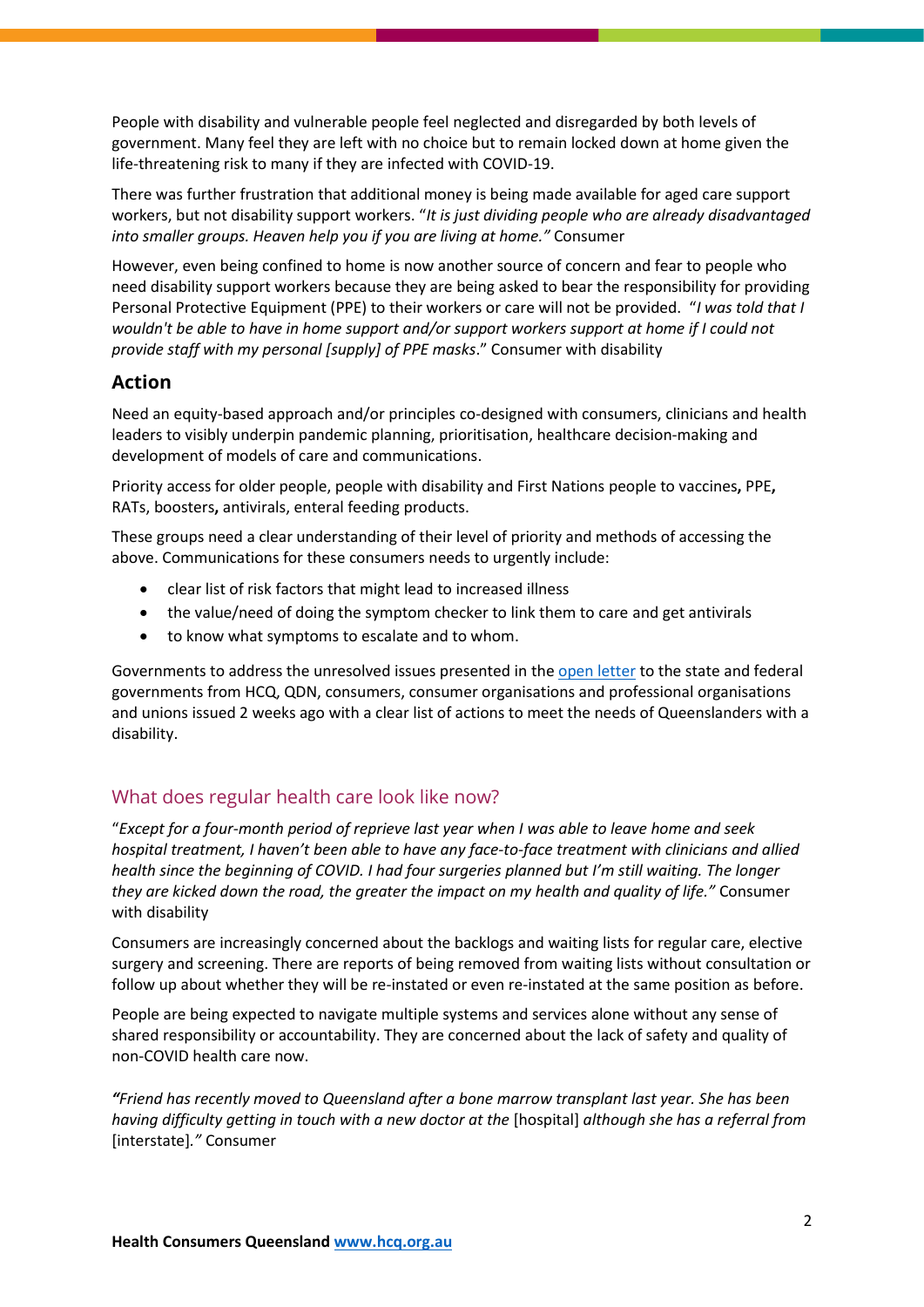*"I recently had a serious flare of my own lung condition but hesitated to contact my GP as I expected to be referred to the fever clinic which seemed like a risky environment. Patients with respiratory conditions are reporting this sort of dilemma."* Consumer

#### **Action**

Need for transparent planning and clear communications to primary care and consumers about how to access to on-going health care and treatments. This needs to include information about what consumers may need to do next in regards to previously delayed care e.g. wait for a letter to confirm their next scheduled visit, phone the clinic/health professional, or do nothing.

## Varied experiences of telehealth / virtual care / Hospital in the Home (HITH)

Consumers' views on telehealth and Hospital in the Home (HITH) ranged from optimistic to cautionary. Consultation about what care option pathway to choose is key. For example:

During the pandemic, telehealth and virtual care in the home has transformed the world for one consumer who is completely bed-bound: "*It has finally brought people, connection and the health system to me. With ME [Myaligic Encephalomyelitis] it can be quite unsafe for people to go into hospital, with HITH it is wonderful to have this service at home but why didn't they bring it to us sooner? There is so much potential and a new mindset with the COVID pandemic. The strategy is there – need to get the good systems happening. If there is a will then anything is possible."*  Consumer

However, another consumer cautioned about ensuring the telehealth phone call does not become a tick box exercise for doctors. *"There is no* [human*] connection/ (routine physical) assessment with a phone call. At least if video call there is more connection.*"

"*A person with* [condition name] *is having experimental drug treatment but now is only able to see their treating specialist in* [place name] *via telehealth which they are finding pretty unsatisfactory/anxiety provoking."*

A benefit of HITH for one consumer who is treated at home for infections when possible is, "*Being in hospital for more than 2-3 days always results in me leaving in worse shape than when I arrived. The health system of the modern age does not respond well to people with chronic health complaints and the needs you have every day just to maintain your health."*

There is a perception that HITH is unsafe for one consumer: "*For very vulnerable people even HITH is considered a risk because of visiting nurses who may have seen 20 other patients exposed to COVID during the week."*

#### **Actions**

If there are patient reported experience and outcome (PREMs and PROMs) measures being collected right now on telehealth and HITH models of care, consumers and carers they should be published and drawn on for continuous improvements.

If these are not being collected, the system could look to do this and implement the learnings (and publish).